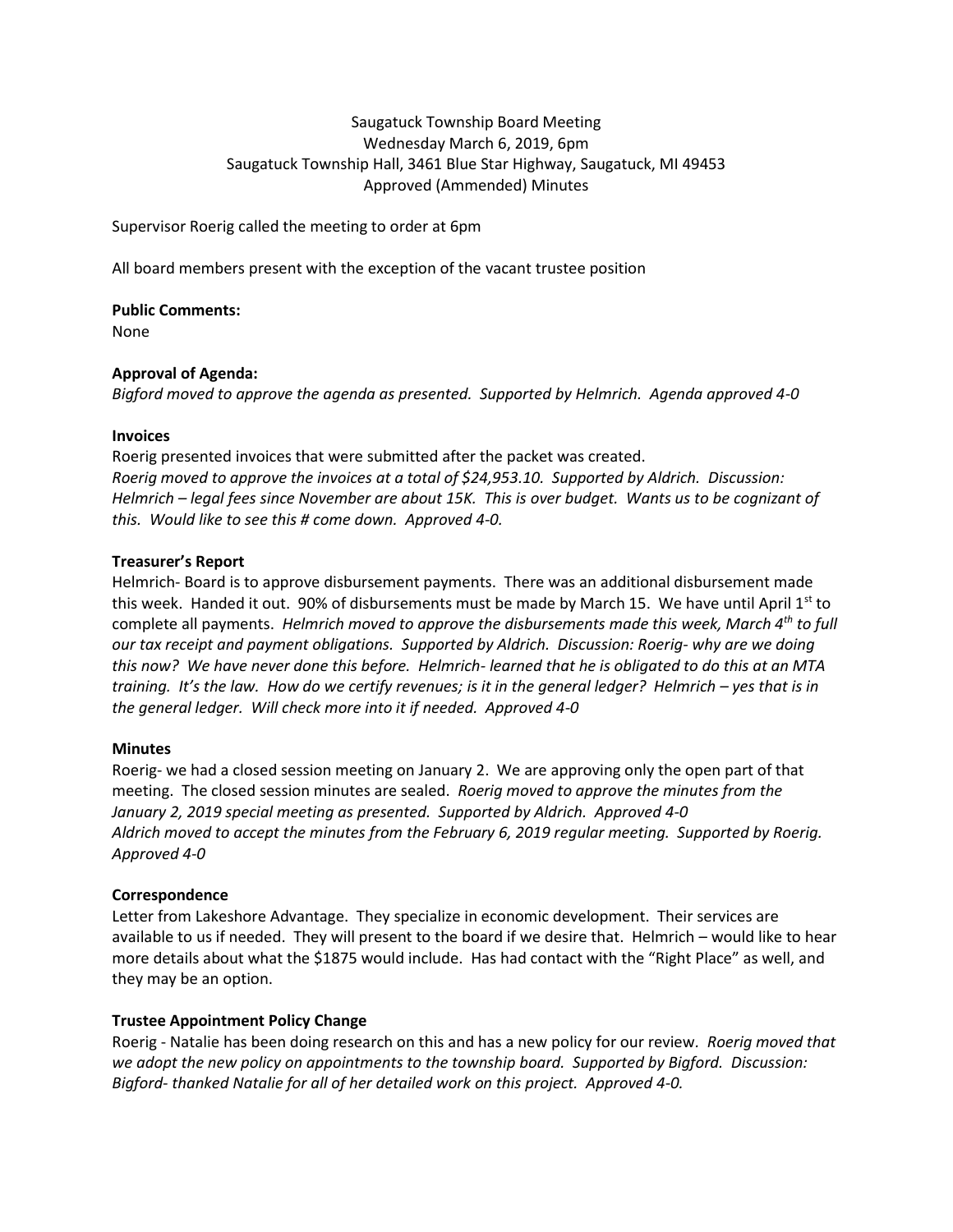#### **Trustee Interviews/Appointment**

Roerig- we have 3 candidates. All 3 should come up to the mic and give an introduction. Mary Fechtig- has been a resident of Saugatuck Township for about 5 years. Sent a letter with her application that describes all of her qualifications. Attorney by trade. Practiced law for 25 years. Now is a business owner with her partner. Runs/owns a new restaurant and owns rental properties. Has an interest in getting involved and helping out where needed.

Lori Laurie Goshorn – has lived here for 7 years. Ran for trustee in the past, but did not get voted in at that time. Has learned a great deal about the community since that time through talking with people and attending meetings. She is on the parks commission. Utilizes "big picture" thinking. Likes working with committees. Is strongly planted in the community. Her schedule allows for this work. Brenda Marcy - One of her favorite jobs was managing a credit union. Assets of 5 million. Motto was "people helping people"; followed strict regulations, but served people on a case by case basis. Michigan Township's **moto** motto is "neighbors serving neighbors". Through her experience has gained knowledge/understanding with nonprofit and government boards and budgets/finances. More importantly developed keen interpersonal skills. Is adept with discerning, acting, listening and empathy. Degree is in social and behavioral sciences. Has owned a home here for 24 years. Her family has been here much longer. Has lived here permanently for 1.5 years. At that time she began attending board meetings. Became aware of problems at the township through her attendance. The first trustee responsibility mentioned in the appointment packet is "The ability to demonstrate knowledge about the township". Gained a unique perspective when she was campaigning for the trustee November election. Was reminded about the importance of listening. Through her experience on other boards, follows the democratic process no matter what her personal opinion may be. Made decisions based on critical thinking, facts and constituent input. After the credit union, she worked in fundraising that included grant writing. Has worked as a scholarship coordinator and a financial aid officer. Redesigned the scholarship program and computerized it. Administered the veterans programs. Has shortened her learning curve by attending meetings and by learning current issues. Has no set plans or agendas. Will do whatever is needed.

Helmrich we are very fortunate to have such qualified candidates. Hopes that whatever happens tonight, the candidates will remain engaged. Q – Describe 1 or 2 township related issues that deserve more of the board's attention. Fechtig – medical marijuana ordinace will require continued attention. The implementation will need to be looked after. Much attention will be necessary. North Shore coast will continue to require attention. Goshorn- Citizens Climate Lobby, has a "green-bent" to a lot that she does. We could explore this area; it could create jobs and business opportunity. Plus we have a civic duty. If development on Blue Star, 135<sup>th</sup>, and 65<sup>th</sup>, there needs to be some action. A roundabout would create continuous movement and safe turning. This topic needs to be revisited. Marcy – Believes the board has been spending a great amount of time on the issues. Is interested in the sand mining. This needs to be followed up on and outcomes should be measured. Bike trail – would like to see us work on this further.

Aldrich- Q – Bike trail – how can we improve, what direction we should go, how do you feel about it in general? Goshorn – is on the parks commission. Bike trails are a great way to get around safely. Is very pro-bike trail. Believes we need to plow forward and continue to look for solutions. Our tourism industry really depends on the bike trail. Marcy- one idea – talk to the Illinois prairie association about funding and ideas. Would be willing to serve in some capacity to move this forward. Fechtig – Can manage lawyers. Can call baloney on things that are baloney. Can help with the decision making process. Biking is popular here. We should press forward and try to figure out a solution Roerig – Q- As a trustee you may be faced with a decision where our neighboring communities would like to come together and pool our money for something like police coverage. We currently pay taxes and are covered through the Allegan County Sherriff's Department. Marcy- anytime we can collaborate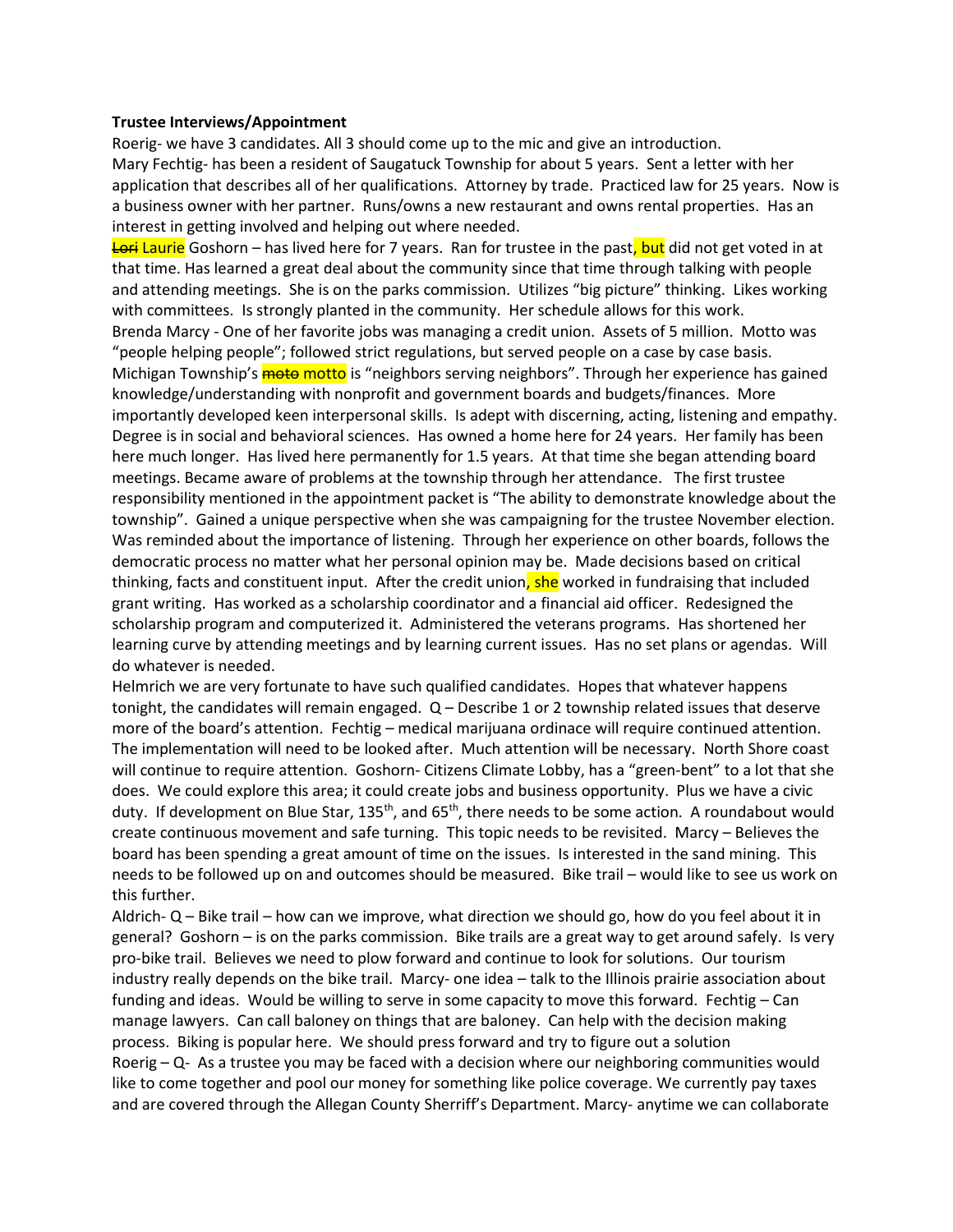with our neighboring townships/cities, we should do it. Natalie seems to be good at collaboration. Is for gathering all the facts, getting constituent input, weighing pros and cons, and then making a decision. Roerig- would you pay a special fee for additional coverage? Marcy – yes, probably. Does not really feel like there is police coverage or that the response time would be very good. Fechtig – all for consolidation and efficiency and for conserving tax dollars. Has served as a city attorney. Is a moderator and a peacemaker. There has to be some ways for the 3 communities to work more efficiently together when it comes to shared resources. Would support getting some likeminded people from the other 2 communities to at least investigate opportunities. Special assessments are a sales job. We would need to communicate our message and explain clearly to the residents how this would benefit them in the long run. Goshorn – anytime you can find a way to save each community money, it's a good thing. Would need to do more research. Would need to find out why there was a separation between Saugatuck and Douglas. How would communities would be assessed? What would the coverage look like? There could be potential there.

Bigford -Q – How would you involve constituents in the decision making process in the township. How would you garner their involvement/input? Goshorn – does not see herself as a lone ranger. On the parks commission, knows how hard it is to get opinions/involvement from constituents. More is needed than social media. Idea- set up regular accessibility time to the board, like in a park. It would be less intimidating. Would support town hall meetings. Take the accessibility to other areas of the township Marcy – Believes that "if you feed them, they will come". Supports the idea of town hall meetings or open houses. Using something like Survey Monkey is an idea. Also has no problem reaching out to people on a personal level. Fechtig- helps run a digital marketing agency that specializes in social media. Posts with just dates and times are not as effective. We could do it in a way that was less intimidating. Vary times for flexibility. Do social media in a way that is a little more fun. It does not need to be really fancy. It is a good way to reach people and educate them on issues that affect them.

Bigford  $-Q$  – is there anything else that the candidates want to share? Marcy – you have a "champagne" problem" You have 3 great candidates. Goshorn- has learned a lot, cares about the community and is well rooted. Regardless of the outcome, will stay involved and learn more about the different boards. Believes the other 2 candidates can provide the board with great expertise. Does not envy the board's decision. Fechtig – Great candidates. Will not stop regardless of the outcome. Will become involved and will not sit on the sidelines. Roerig- this trustee would take over the road commission committee seat. Marcy – STFD Saugatuck Township Fire District– we do need to give some of the issues facing them some attention.

Roerig- brings business, legal, landlord, experience. Roerig moved to appoint Fechtig to the open trustee position. Motion was not supported.

*Aldrich moved to appoint Marcy to the open trustee position. Supported by Bigford. Discussion: Aldrichhas worked with Brenda. She does her homework and research. Roerig- hopes all candidates will stay engaged. Bigford – this was a difficult decision to make. Hopes all of the candidates will stay involved. All candidates bring unique skills and aptitudes to the table. Roll call vote. All vote yes. Approved 4-0.* Clerk Bigford swore in Marcy to the trustee position.

#### **Medical Marijuana Ordinance**

We have the results from the PC from their February 25 public meeting where they considered the medical marijuana ordinance. They made some changes to the initial draft ordinance. Grow facilities as a Special Use Approval, Grow facilities held to the I-1 Industrial District, Grow facilities require a 500 ft. buffer from residential use and grow facilities require public utility connection. Made some recommendations to make provisioning centers require a Special Use Approval as well. The attorney has revised the drafts to reflect these changes. The planning Commission recommends that the Township Board consider and approve the Medical Marijuana ordinance as presented, consisting of two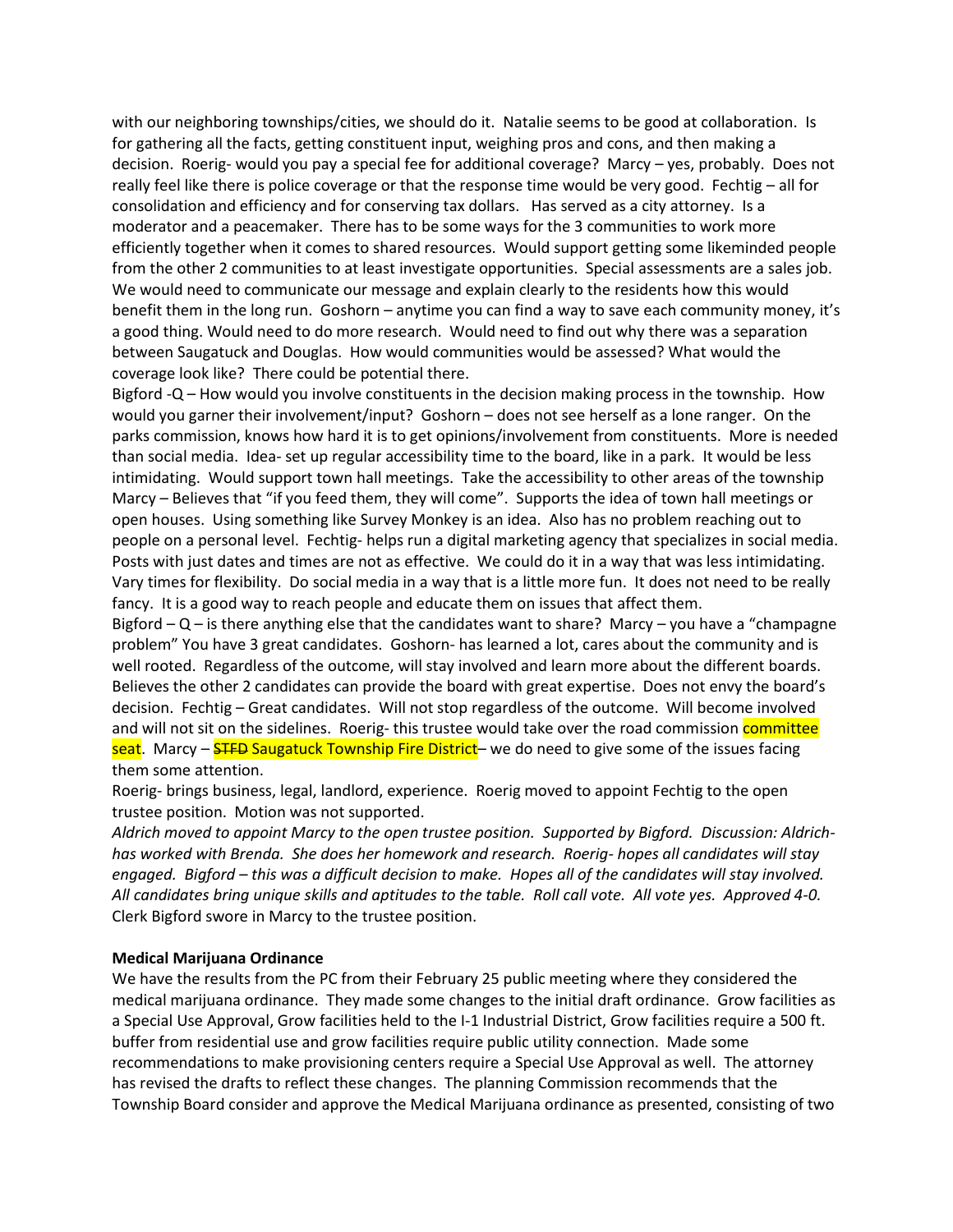parts: 1. Amendment to Section 40-1046 Table of Uses to include three types of allowable marijuana uses with addition of new section 40-746 to Article VII of the zoning ordinance, to regulate medical marijuana facilities and prohibit recreational establishments; and, 2. The addition of Chapter 5 (subsections 5-1 through 5-6), Marijuana Facilities and Establishments, to the Township's zoning ordinance. *Roerig moved to adopt the ordinance for medical marijuana from the planning commission Roll Call Vote: All vote yes. Ordinance adopted. 5-0. Roerig moved that we take the planning commission's recommendation and adopt the sec. 40-1046 Table of Uses. Supported by Aldrich. Discussion: Helmrich - 3 types of medical marijuana licensing that have been approved the 2 that Chris pointed out require special use permit the 3rd is for testing and provisioning centers, they will be by right and will need special application. Roll Call Vote. All vote yes. Ordinance adopted. 5-0.*

## **Saugatuck Public Schools Memorandum of Agreement Fee for Collection of 2019 Summer Taxes**

Helmrich – the board must approve for Helmrich to sign the memo of agreement for us to collect summer taxes for the Saugatuck Schools. *Helmrich moved to approve this memorandum of agreement. Supported by Roerig. Discussion: none. Approved 5-0.* 

## **Resolution to Amend Consolidated Fee Schedule**

*Bigford moved to adopt the consolidated fee schedule dated March 6, 2019. Supported by Roerig. Resolution adopted 5-0.*

# **Authorization for Road Projects and Dust Control**

Bigford – 2019 project list includes 2.48 miles of resurfacing. There are 4 sites. *Roerig moved to authorize the supervisor and clerk to sign the Township Work Order for Construction or Special Maintenance on Public roads as presented. Supported by Marcy. Discussion: Roerig – bids will be collected in March. We will select the lowest bid. This is all within the funds in the account. Approved 5- 0.* 

## **Planning Commission**

Helmrich – PC met 2 times in Feb. Feb 11 highlights include very good communication between the neighborhood group near the sand mine and representatives from Top Grade. Last week's meeting addressed the potential of a luxury RV park on Old Allegan Road. The potential developers were here and presented. There were several people who spoke against such a potential plan. The developers have not formally applied. The PC set a date and time with no more than 2 PC members present to have an open public meeting regarding this potential project. Neighbors near the proposed RV park will be invited, but the meeting is open to all. Also covered at meeting last week was the finalization of the medical marijuana ordinances that were passed by the board tonight.

## **Road Commission**

Notices should be sent out to residents that will be effected by construction projects

## **Interurban**

We carried 612 fewer passengers last month – compared to last year's highest ever January. This was due to the weather. The Annual Audit is completed and a copy of the audit is here at the township office. Starting in March we will be radio advertising on the Saturday Morning Grind. Board discussed expanding our hours: Added an additional hour Nov thru Feb, Mon thru Sat from 6pm to 7pm. Sunday service an extra 3 hours year-round except Nov thru Feb from 4pm to 7pm which will begin March 1 and the new Sunday hours will begin this May. Also extending in September, Friday and Saturday to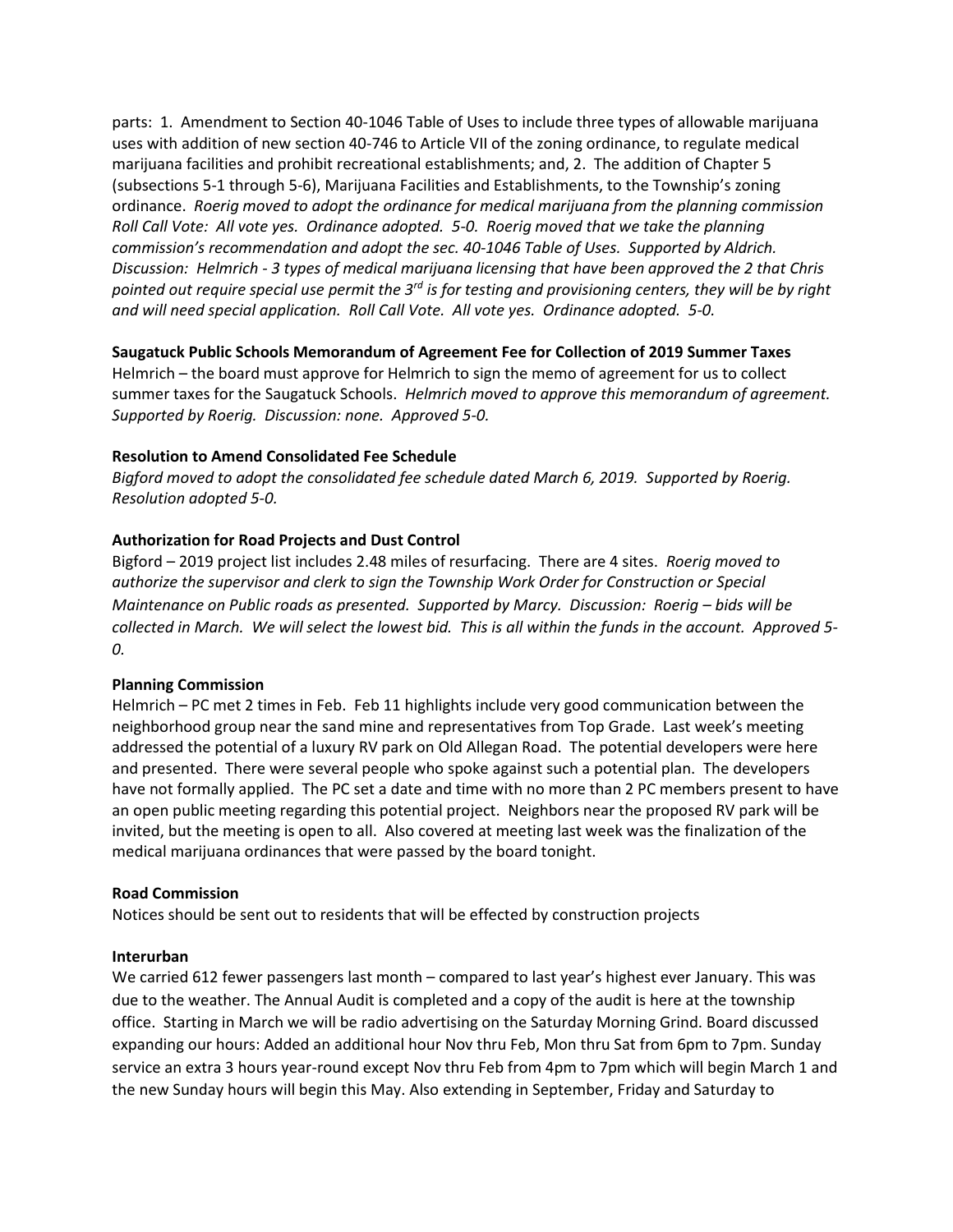11pm.Pension report 5572 is 84.5% funded with MERS Executive Director, Phyllis Yff made some changes to the Time Off Policy due to the increase of employees.

#### **Fire Board**

Aldrich- Feb 2019 broke all records. Average 3 per day calls. Definitely weather related. Up 13 percent from last year. Motor vehicle accidents are up as well. 21 so far this year compared to 14 last year. Helmrich – are you still planning on setting up a meeting with Northshore reps and Fire Dept. reps? Aldrich – no, at this time it appears that Natalie is doing a great job of mediating the issues.

#### **Parks Commission**

Jim Searing- There was a Parvo issue at the dog park. We got a call that an infected dog had visited the dog park recently. We contacted the vet and posted a temporary sign at the dog park informing the public of the recent exposure there and reminding people to vaccinate. Don't take a young, unvaccinated dog to the dog park. The parks commission will discuss if a permanent sign is necessary going forward. River Bluff – is working with Natalie and they are aiming to have the bridge replaced and culvert done this year. Jim met with the folks at the Christian Reformed Church. They are still willing to help with interim trail/sidewalk. They are offering parking and a place for signs. More meetings with the church will happen when an up to date drawing is complete regarding a sidewalk. Hopes to do this Summer 2019. Community garden – the church is willing to let folks use the land for a community garden.

#### **Manager Report**

Assistant position – has had conversations with all office staff. 2.5 office staff that are very knowledgeable about township affairs. One of these employees is planning on retiring in June/July. Our part time employee is possibly retiring somewhat soon. The township is really busy. There is much development coming in. Wants to work on policies, a capital improvement plan, water and sewer, etc. Dean would like to hire a full time ZA and Manager Assistant. Would do many other things. Bigford – does this require a vote? Does Dean have the authorization to go ahead with this on her own? Aldrich – has and issue with the pay. It's more than what the treasurer gets. It should be lower. It's out of balance compared to the other positions. Helmrich – is very concerned about Sherry leaving. We should evaluate all of the positions. It's a great time to address this. Roerig – we need to do this now. We should get a quality person that will be with us a long time. Trusts Dean's judgement. Bigford- gets that it is busy, but believes this is a little premature. Believes Dean's assessment is probably correct, we need something but Dean has only been here 4-5 weeks. The only way it makes sense is if we are looking at hiring an assessor. This is the priority. Has this been looked at in the budget? 55K with benefits will be how much? A significant expenditure. We must let the dust settle and look at our systems and how to be more efficient. Dean- the assessor positon could be a 2 day a week position. We could collaborate with other communities. Sherry may help out on a part time basis. It is not easy to find **and an** assessor. Marcy- is the Master's degree in PA necessary? Dean – yes a higher education is desired; is looking at a succession plan. Marcy – A staffing evaluation has been discussed in the past. Is that still the plan? Roerig – Dean has talked with every employee and is working on a succession plan. That is what the tax payers want. Let's address the money issue and work with the budget. Deanwould like to check with the County about them possibly providing assessing help for short term.

#### **Open Board Report**

Helmrich – thank you to everyone, particularly the fire department for supporting the peanut butter donation drive. The Allegan County Food Pantry Collaborative was overjoyed by our contribution. Marcy – thank you for your vote of confidence.